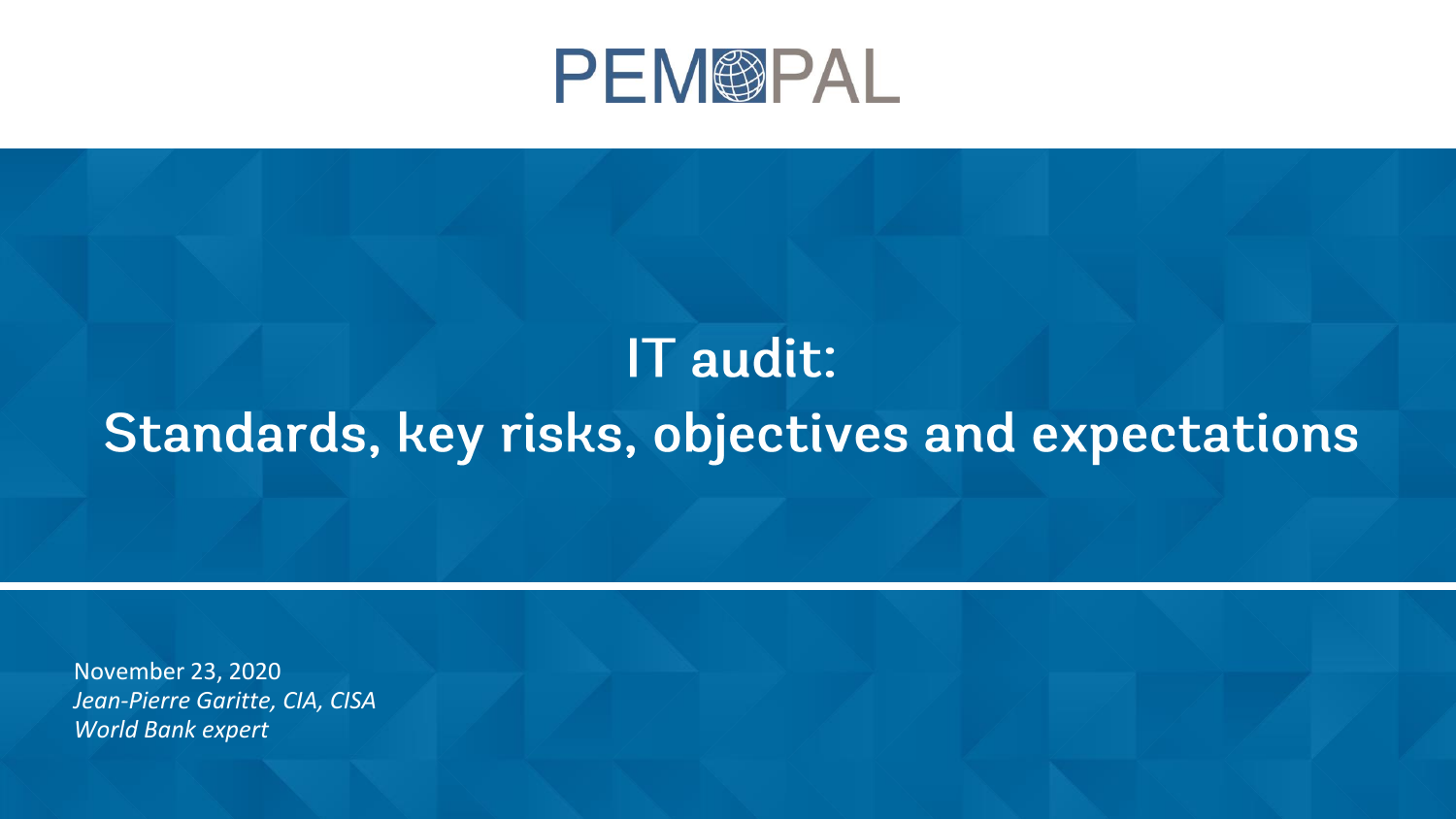### **Content**

- $\Box$  Link to existing frameworks
- Risks as identified by Heads of Internal Audit and stakeholders
- Objectives and expectations of IT audit
- **E** Efforts needed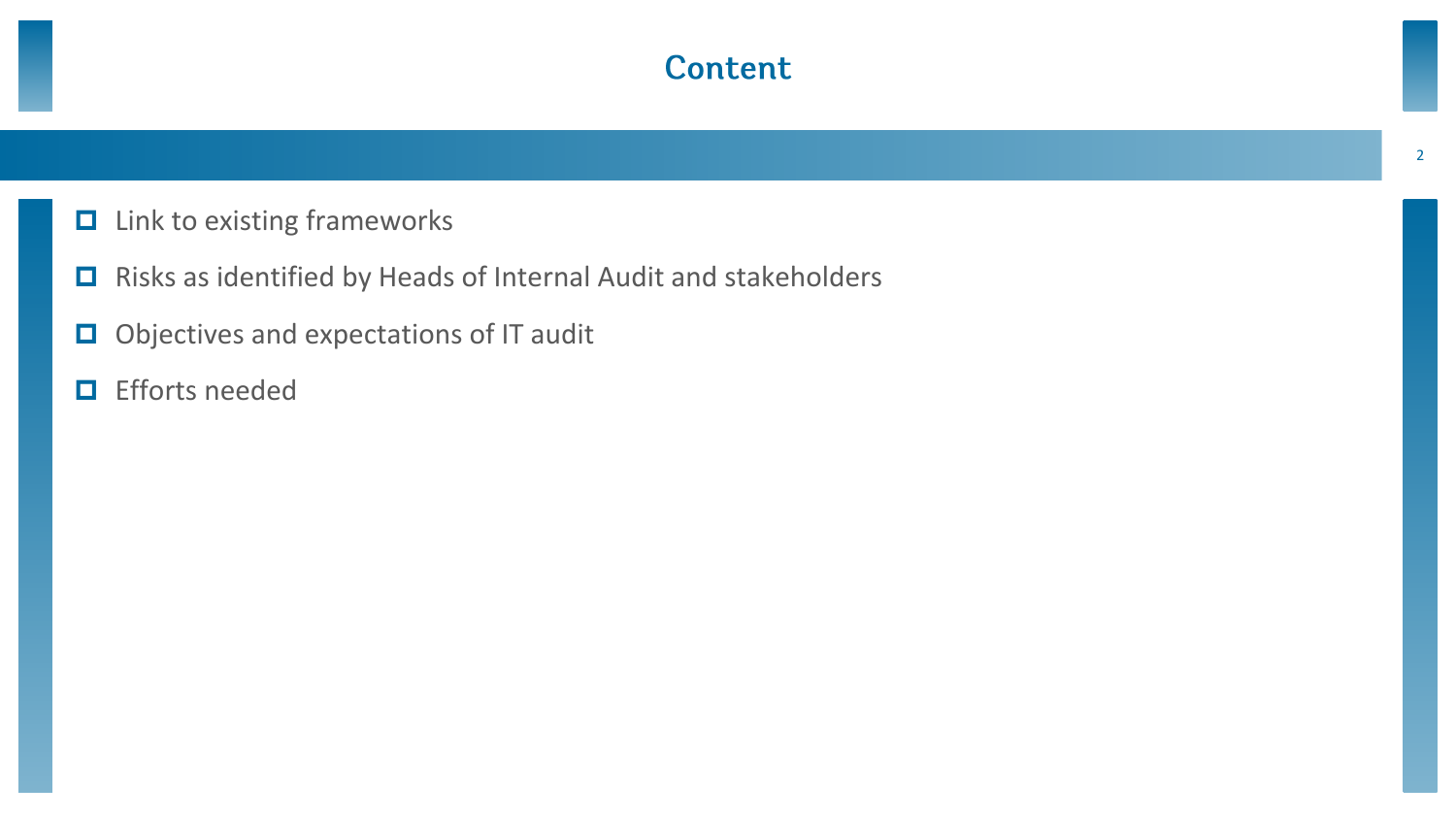

### Link to existing frameworks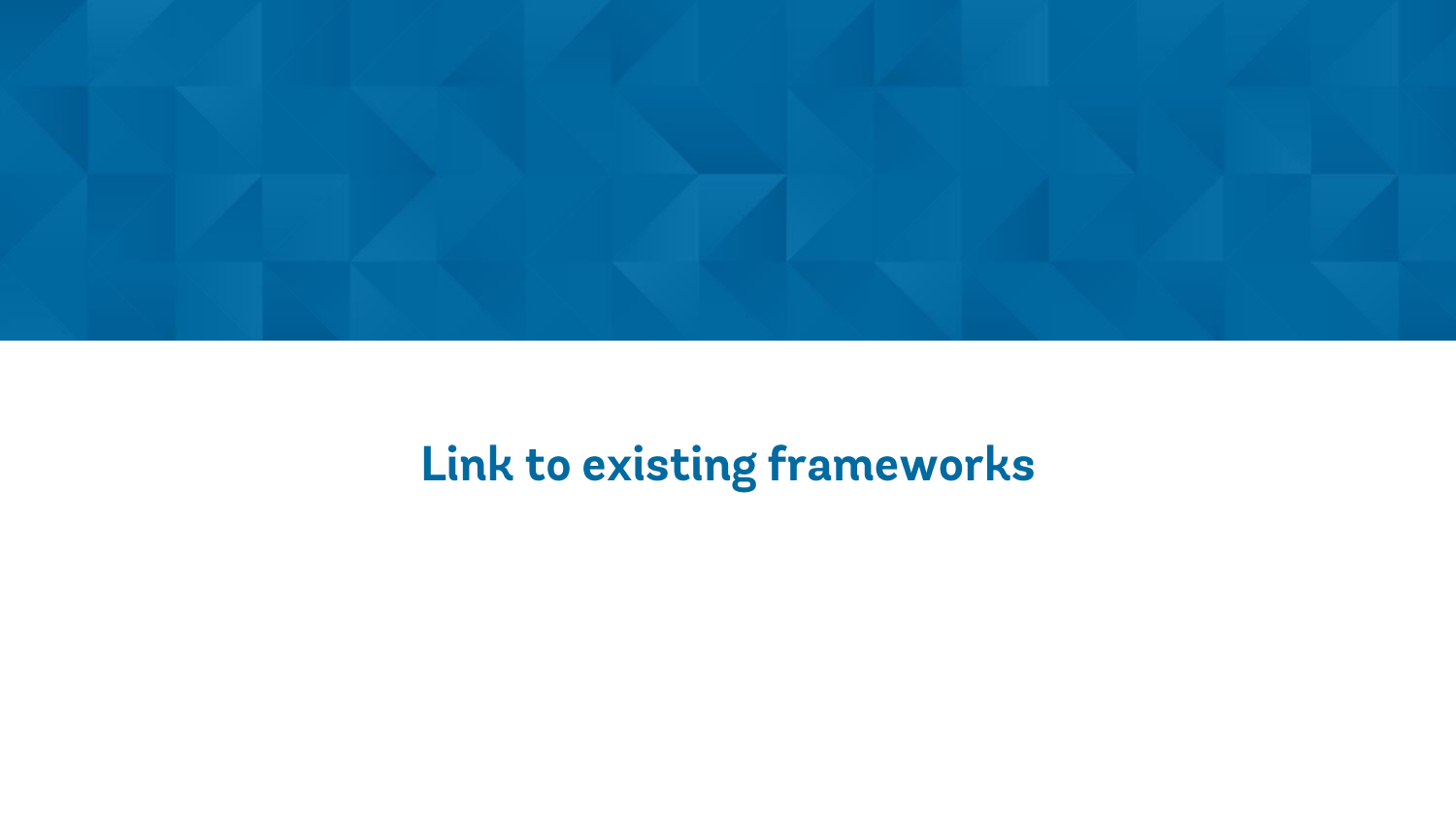### Link to existing frameworks

### $\Box$  The International Professional Practices Framework

- $\Box$  The ISPPIA
- $\Box$  The Code of Ethics
- $\Box$  The Core Principles of Internal Audit

#### **D** PEMPAL guidance



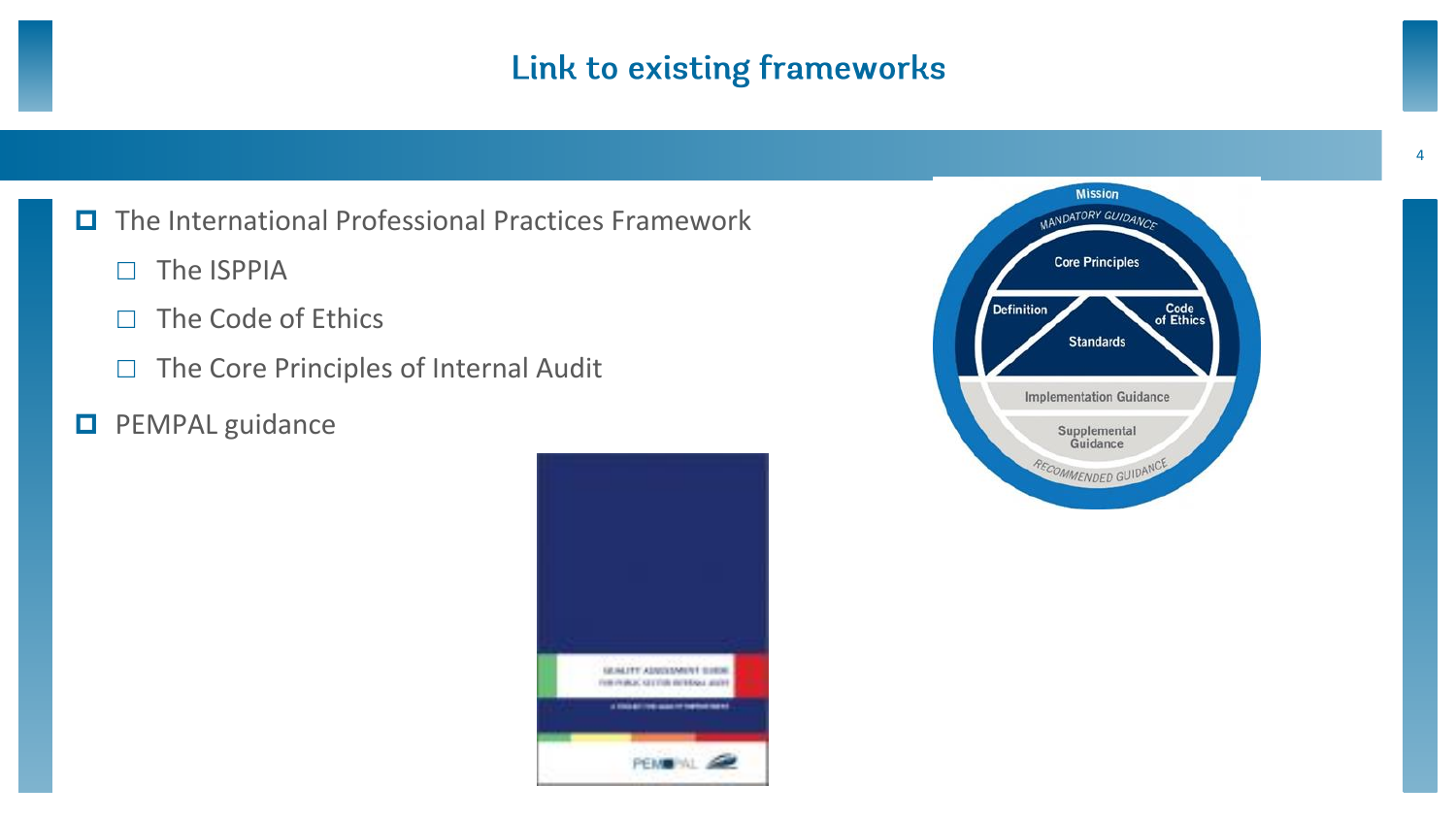### **The ISPPIA**

- 1210 Proficiency Internal auditors must possess the knowledge, skills, and other competencies needed to perform their individual responsibilities. The internal audit activity collectively must possess or obtain the knowledge, skills, and other competencies needed to perform its responsibilities.
- 1210.A3 Internal auditors must have sufficient knowledge of key information technology risks and controls and available technology-based audit techniques to perform their assigned work. However, not all internal auditors are expected to have the expertise of an internal auditor whose primary responsibility is information technology auditing.

**RA International Standards for the Professional Practice of Internal Auditing (Standards)** 

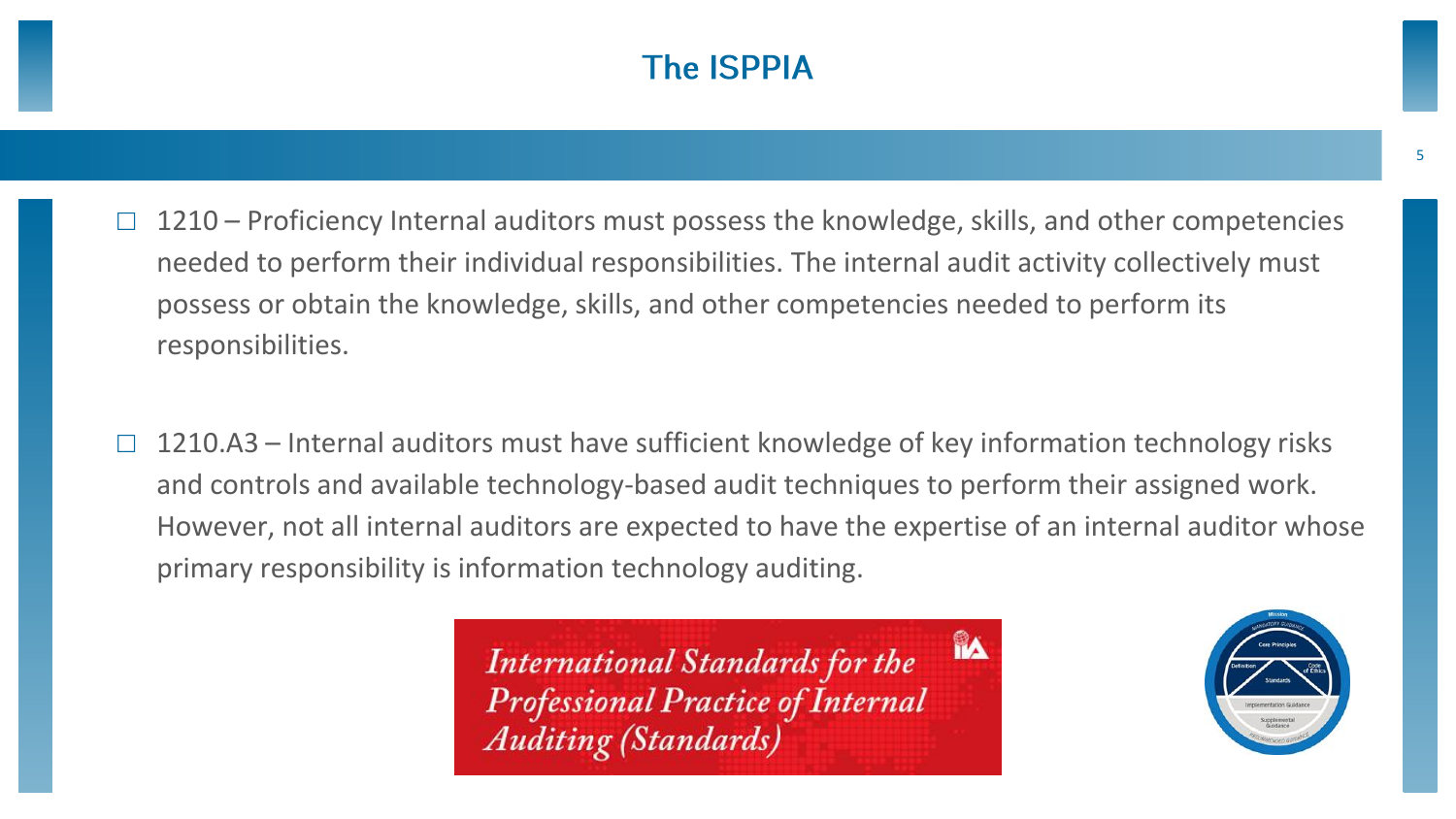### **The Code of Ethics**

**Competency** 

Internal auditors:

4.1. Shall engage only in those services for which they have the necessary knowledge, skills, and experience.

4.2. Shall perform internal audit services in accordance with the International Standards for the Professional Practice of Internal Auditing.

4.3. Shall continually improve their proficiency and the effectiveness and quality of their services.

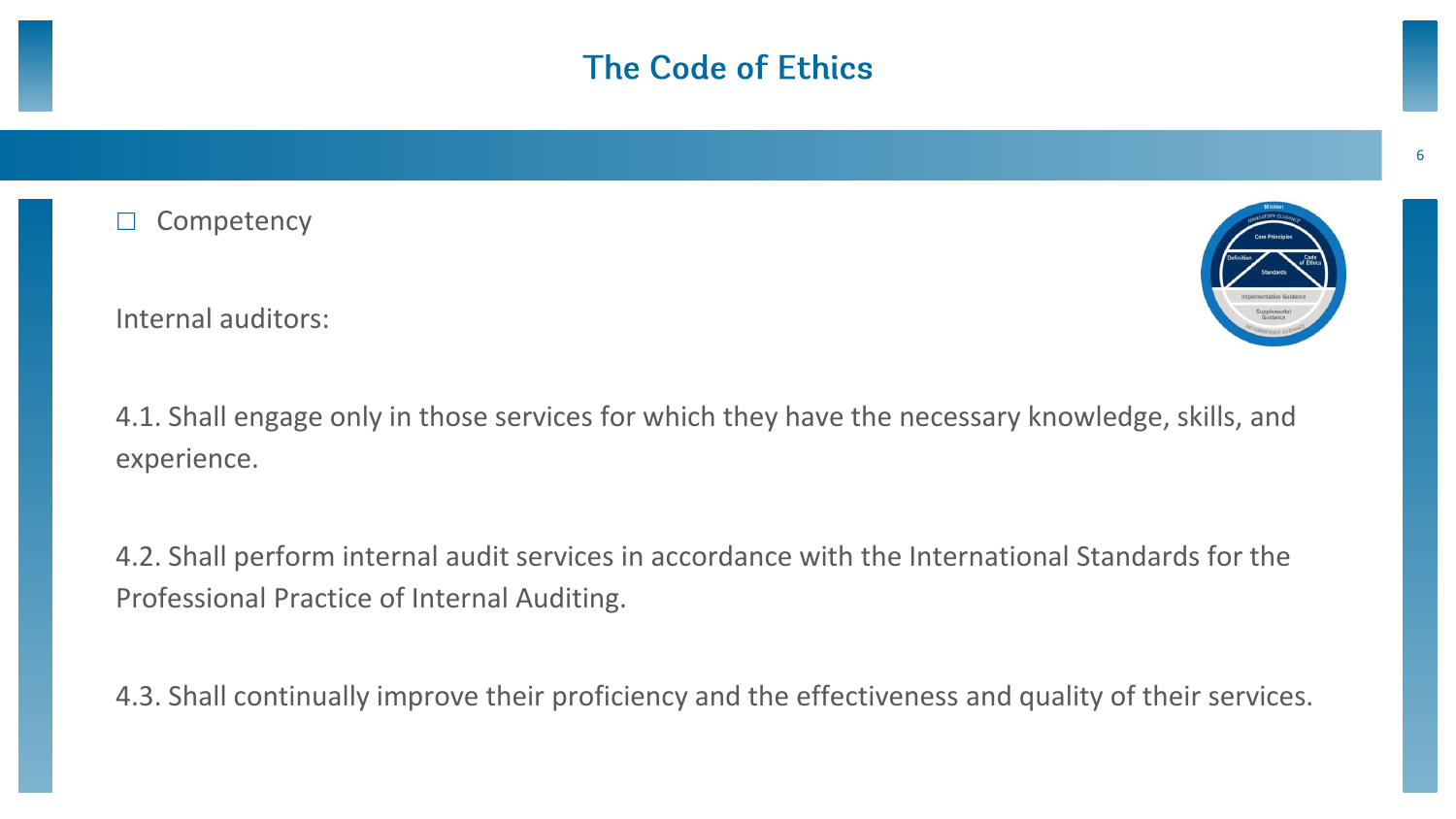### The Core Principles for the Professional Practice of Internal Auditing

- Demonstrates integrity.
- Demonstrates competence and due professional care.
- Is objective and free from undue influence (independent).
- $\Box$  Aligns with the strategies, objectives, and risks of the organization.
- Is appropriately positioned and adequately resourced.
- Demonstrates quality and continuous improvement.
- Communicates effectively.
- Provides risk-based assurance.
- Is insightful, proactive, and future-focused.
- $\Box$  Promotes organizational improvement.

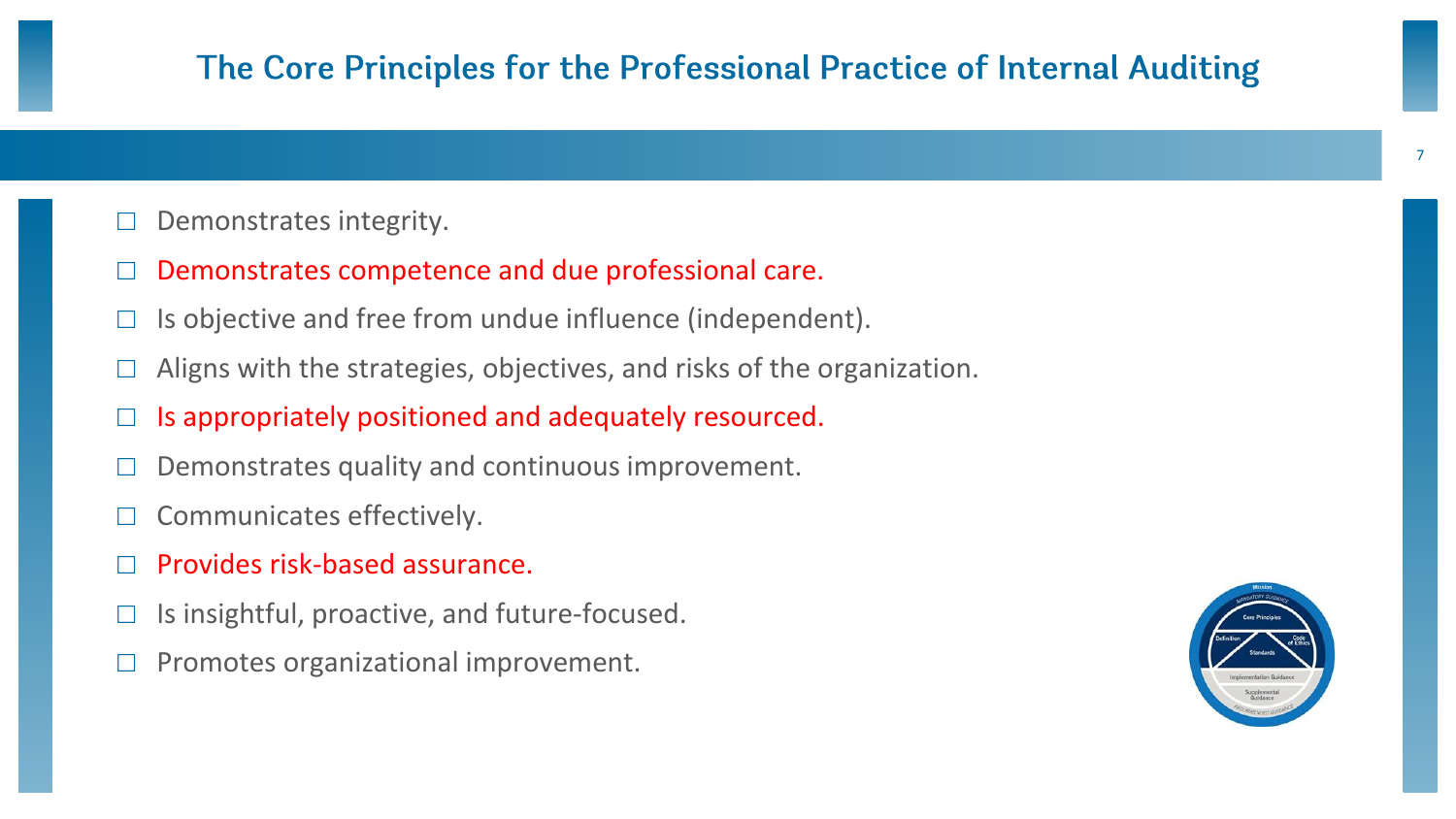### **PEMPAL guidance**

 31. To ensure that internal auditors possess the necessary skills and competencies to audit the IT environment.

#### Review steps

- a. Assess whether internal auditors possess appropriate knowledge of the IT environment.
- b. Check whether the internal audit unit has a certified IT specialist.
- $\Box$  c. Assess whether an appropriate framework, such as, Control Objectives for Information Related Technology (COBIT) is being applied.
- d. Check whether IT audits are outsourced.
- e. Check whether proper training on IT audit is provided to internal auditors.
- $\Box$  f. Check whether the prescribed methodology contains adequate guidance on IT audit.

8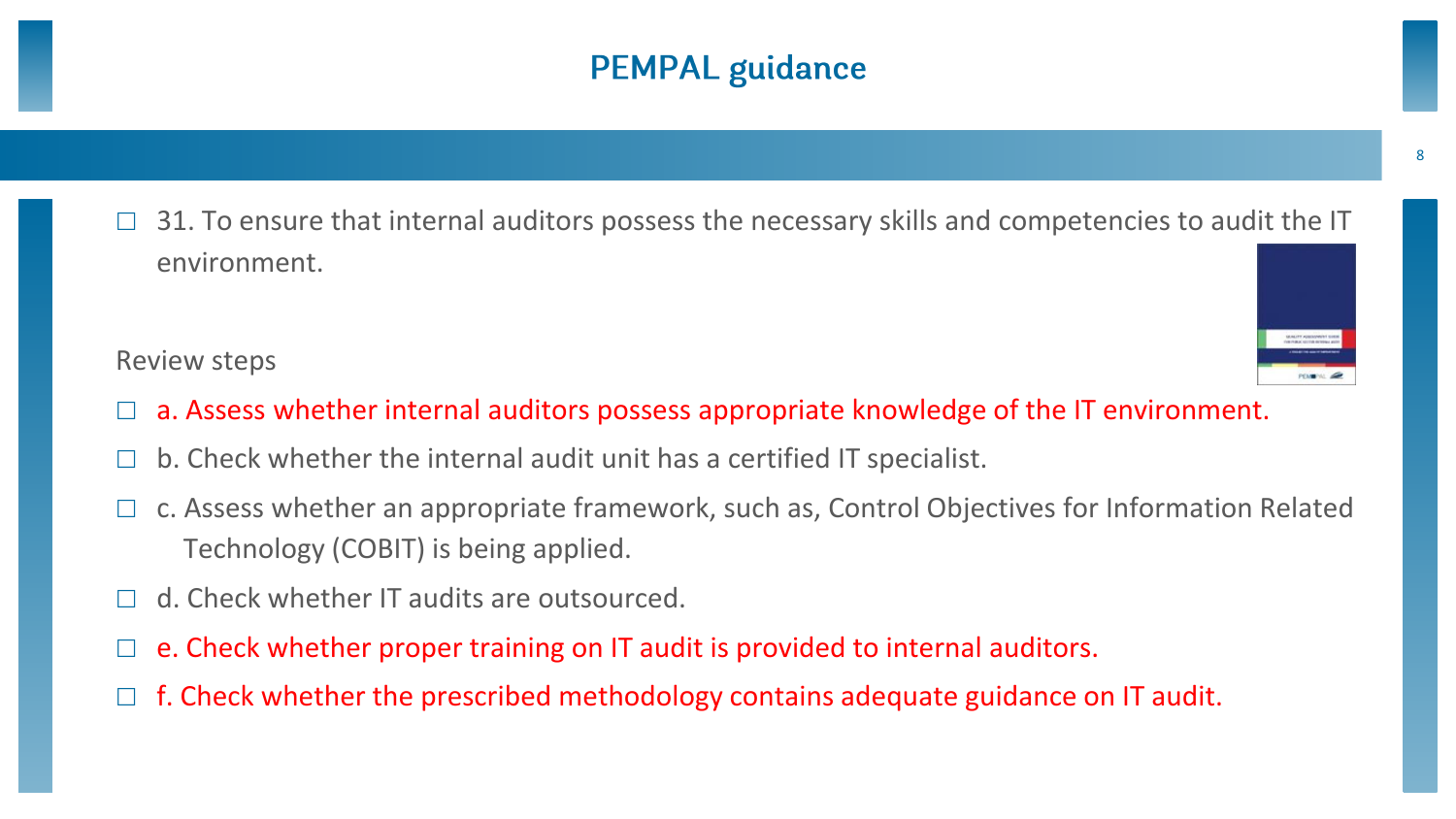### **PEMPAL guidance**

 $\Box$  32. To ensure that internal auditors use appropriate IT tools and techniques when performing internal audit engagements.

Review steps

- a. Check whether the use of IT tools and techniques is properly described in the internal audit manual.
- $\Box$  b. Check that IT tools and techniques are currently used by internal auditors to conduct internal audit engagements.
- c. Assess whether internal auditors are fully aware of the advantages of using proper IT tools and techniques.
- $\Box$  d. Check whether proper training on IT tools and techniques is included in the training plan for the period under review.

9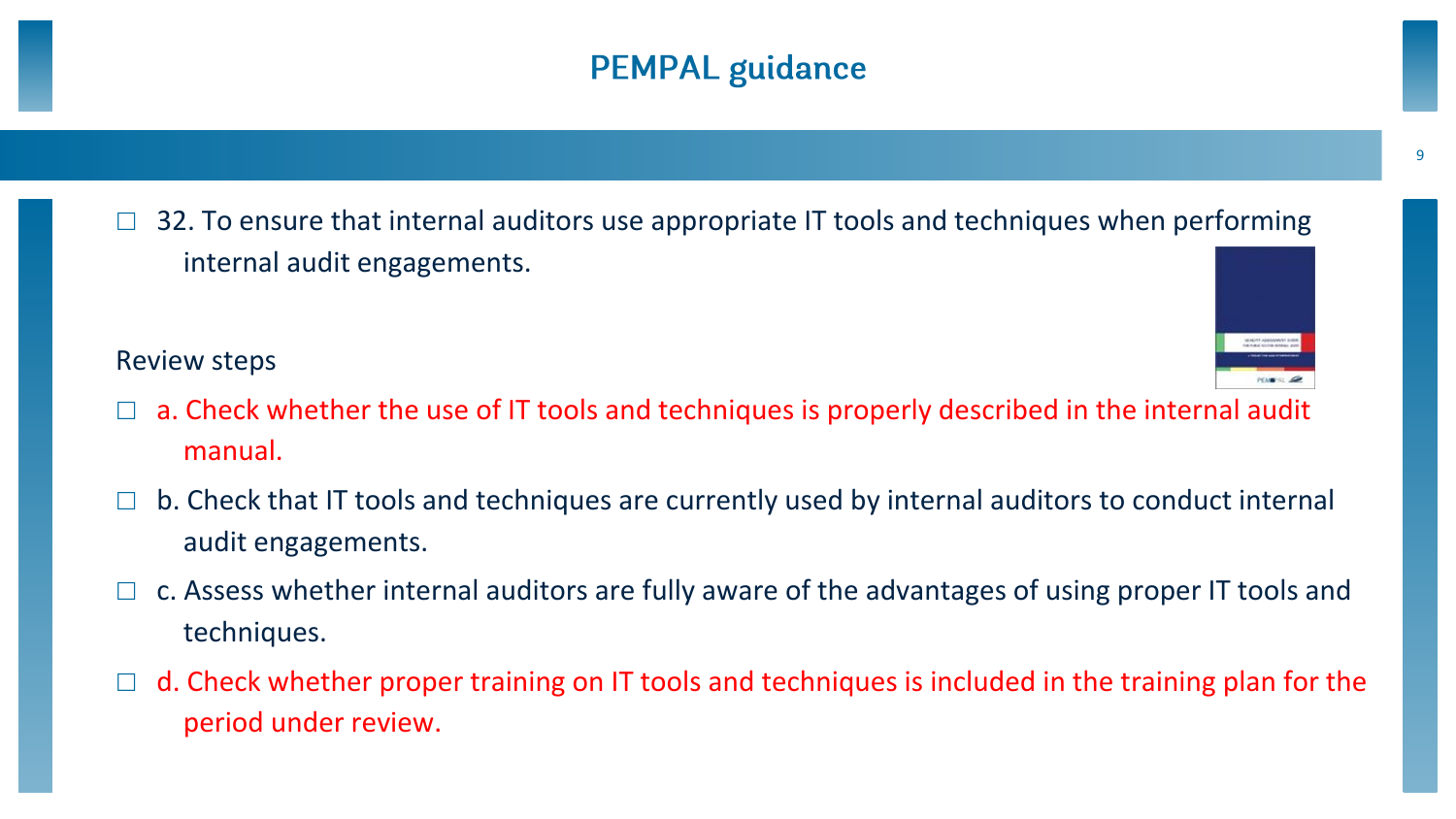

### Risks as identified by Heads of Internal Audit and stakeholders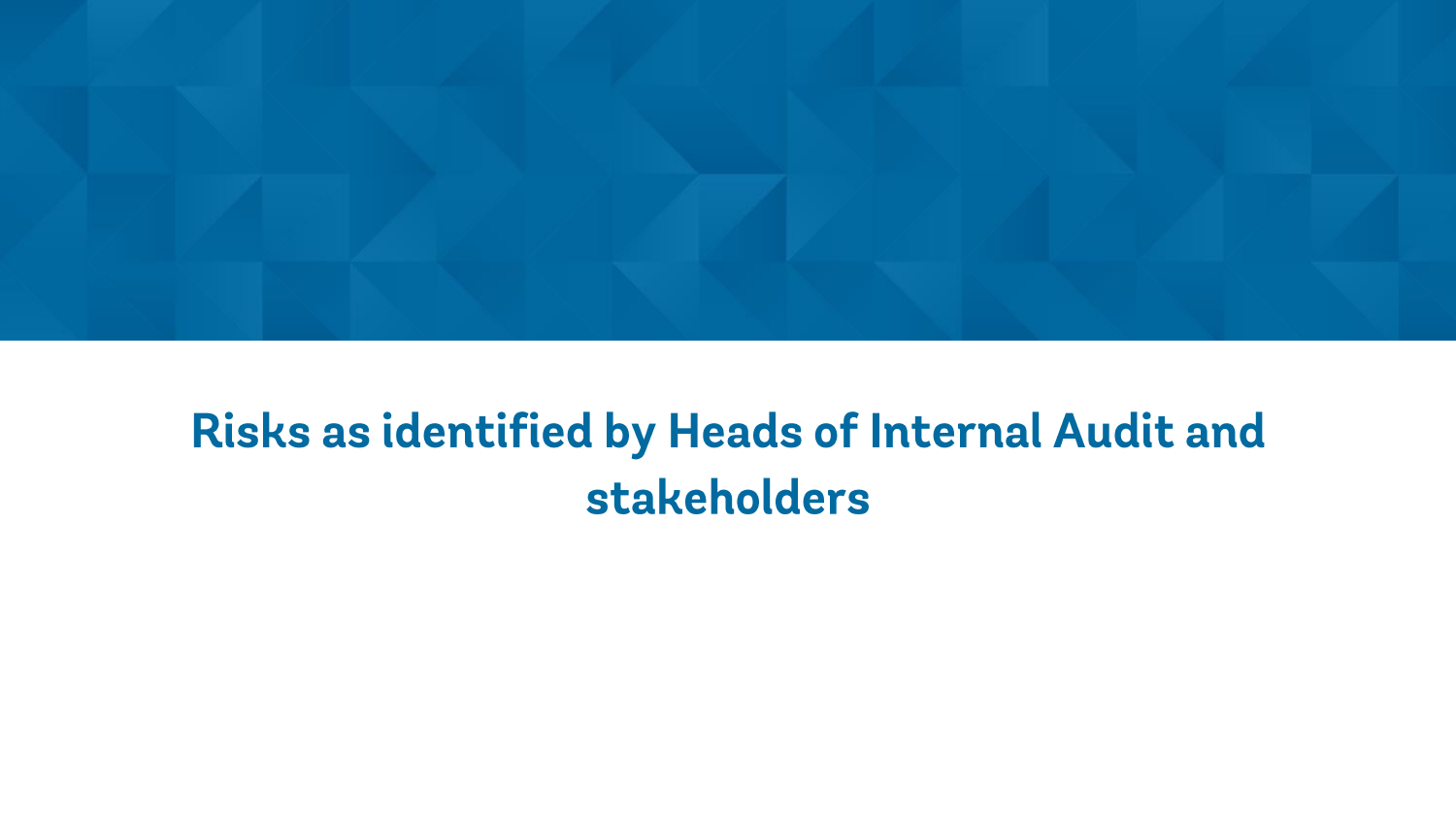### Risks as identified by Heads of Internal Audit and stakeholders

#### $\Box$  Risk in Focus by ECIIA

#### **O** OnRisk by IIA



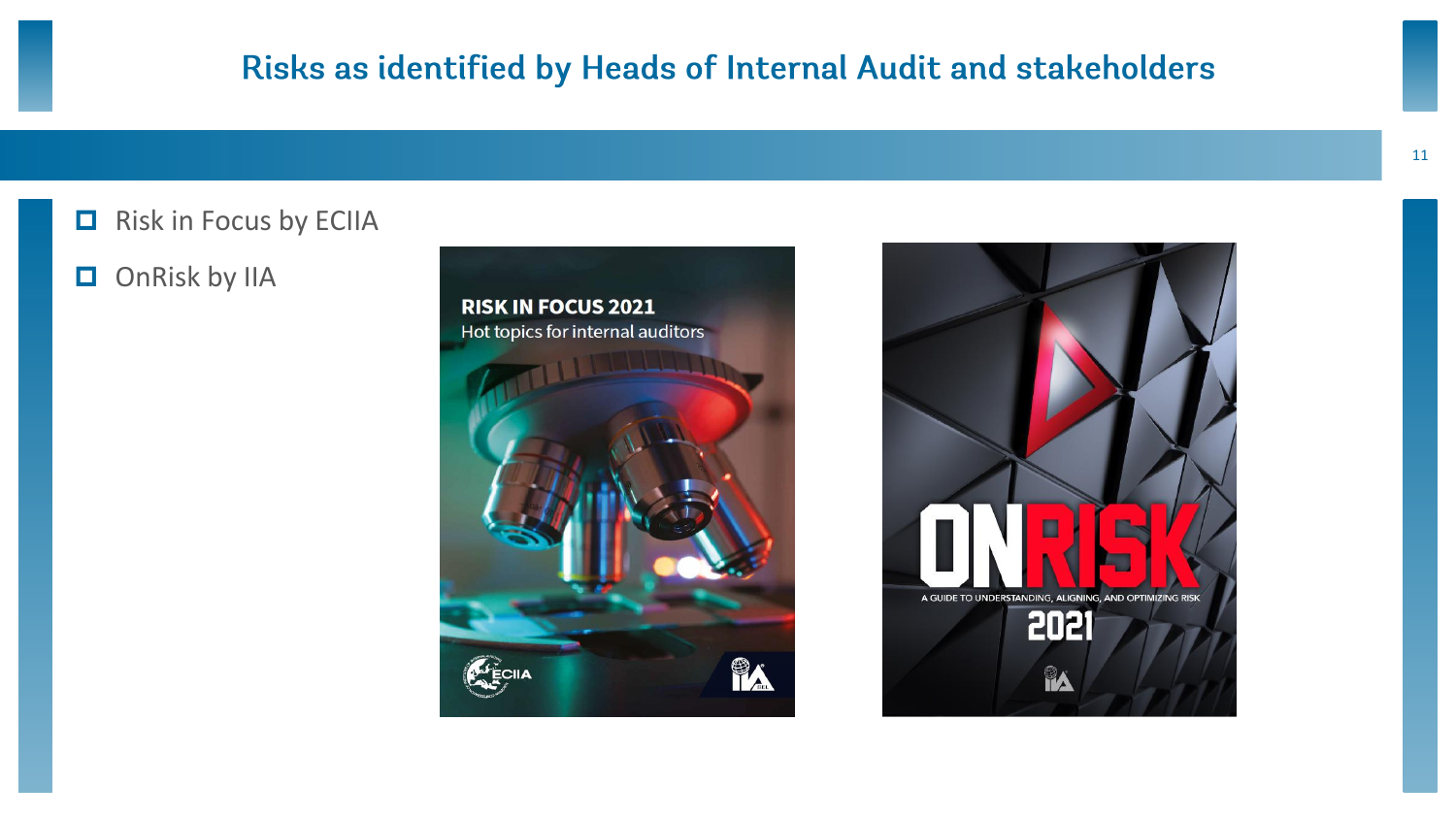### **Risk in Focus by ECIIA**

- 'Cybersecurity and data security' came out on top in this year's survey, with 79% of CAEs saying it is a top five risk.
	- $\Box$  Information security in the expanded work environment

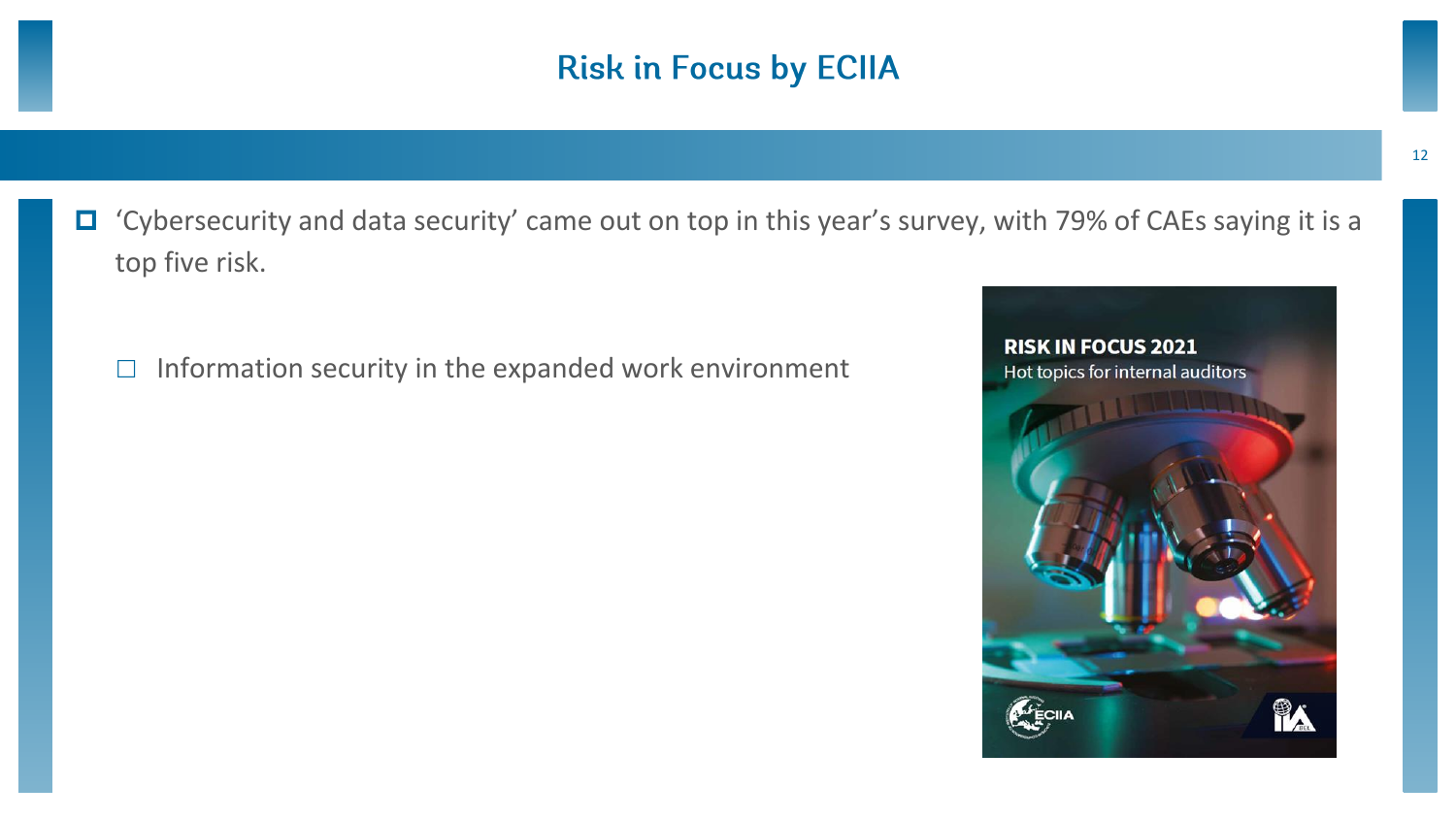### **OnRisk by IIA**

 $\Box$  Business continuity and crisis management and cybersecurity are the top-rated risks for 2021.

Unprecedented challenges brought on by the COVID-19 pandemic as well as expanding reliance on technology and data drove these two risks to the top of the list. They often were paired as some cyber threats were heightened by the sudden relocation of employees to less secure work-from-home environments as well as an intense shift to e-commerce brought on by the pandemic response.

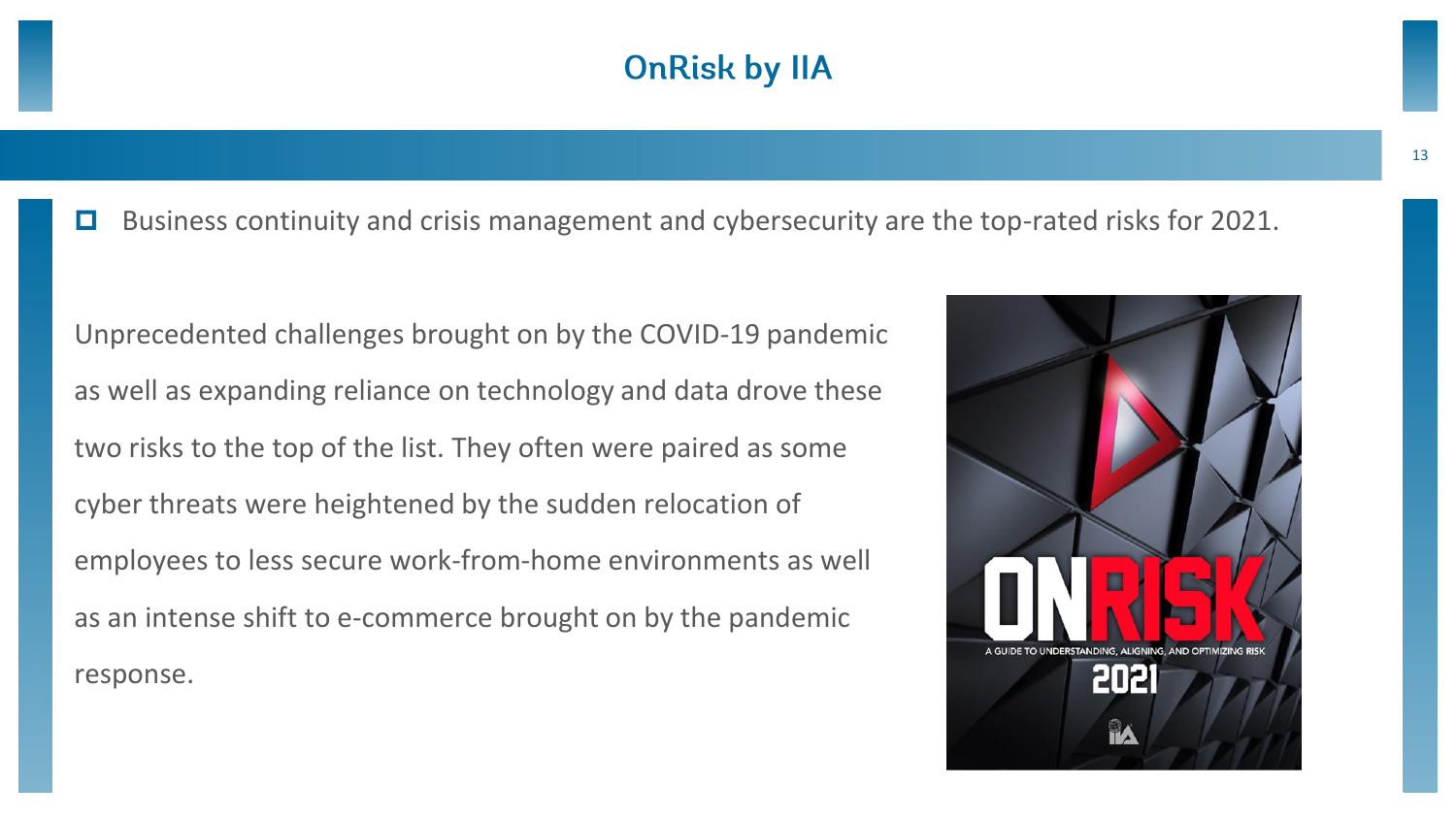

### Objectives and expectations of IT audit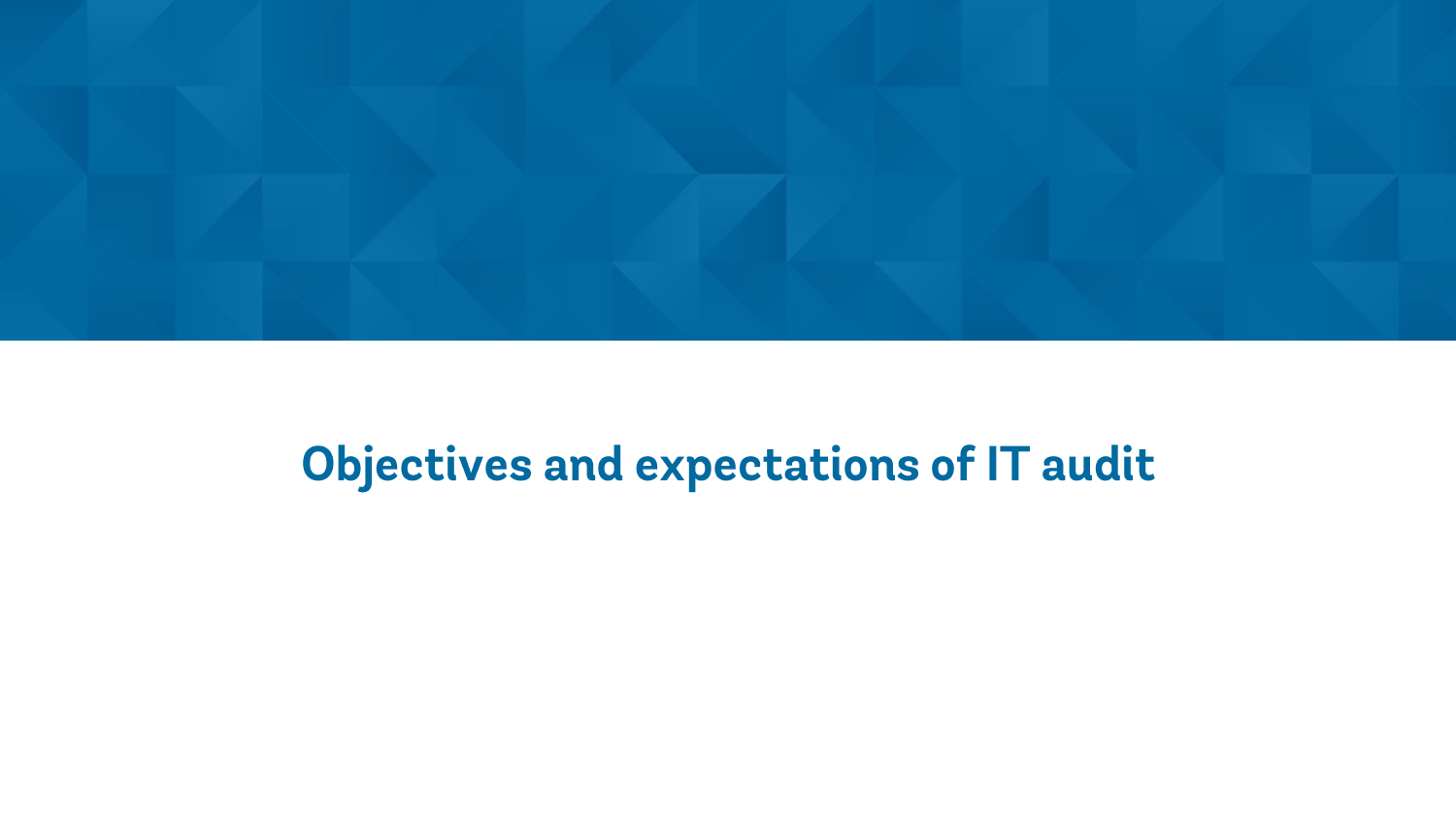- $\Box$  Our mandate is to provide reasonable assurance at least on the riskiest components of our audit universe.
- Almost all components of our audit universe are driven by IT.
- **□** Without looking at IT we can never provide comfortable assurance.
- IT will further dominate our working and personal environment.
- Without a serious knowledge of IT risks and controls we will become irrelevant.
- Efforts needed:
	- Elevate the level of knowledge of all internal auditors and members of CHU.
	- Create a Center of Excellence on IT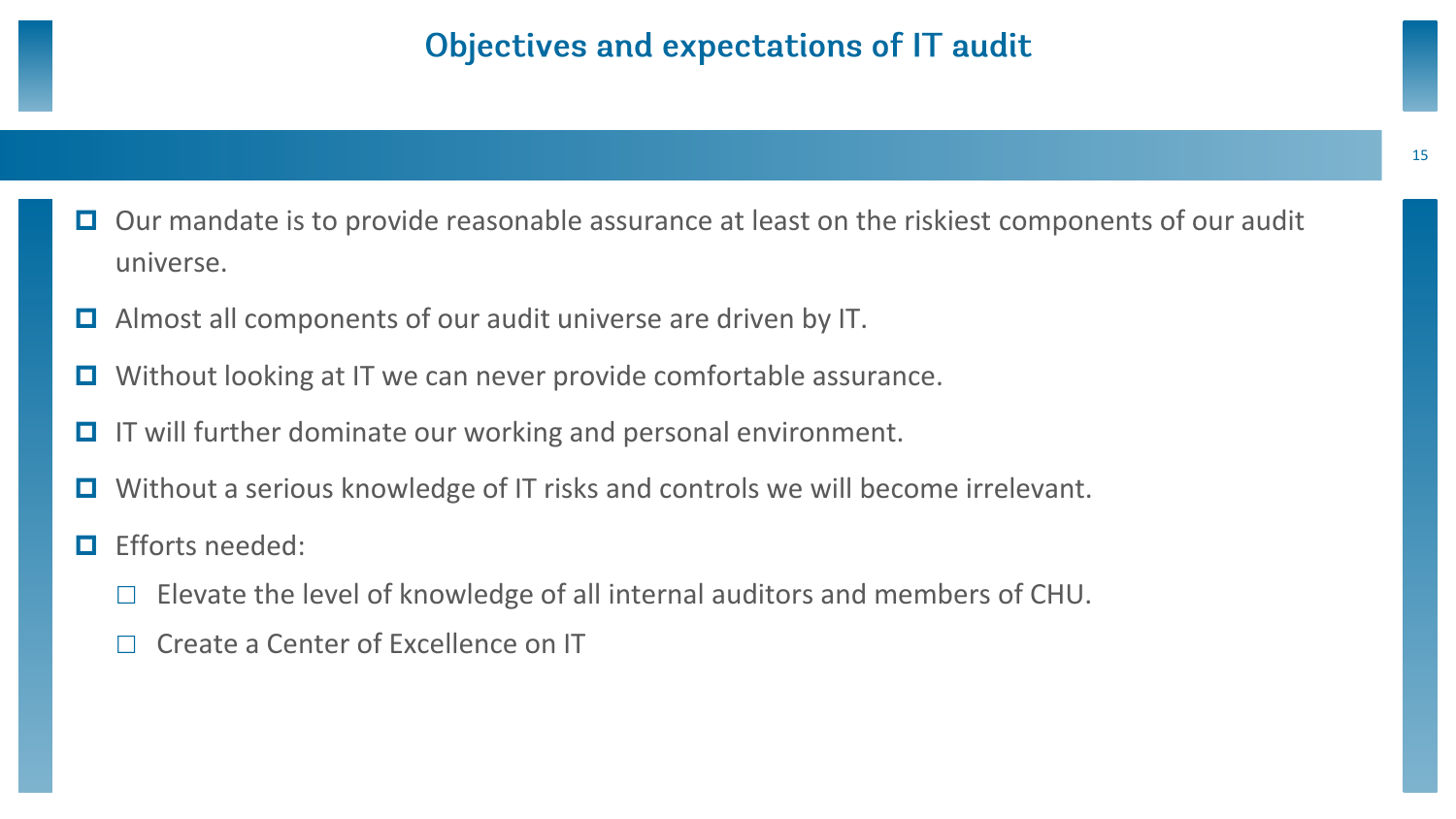

### **Efforts needed**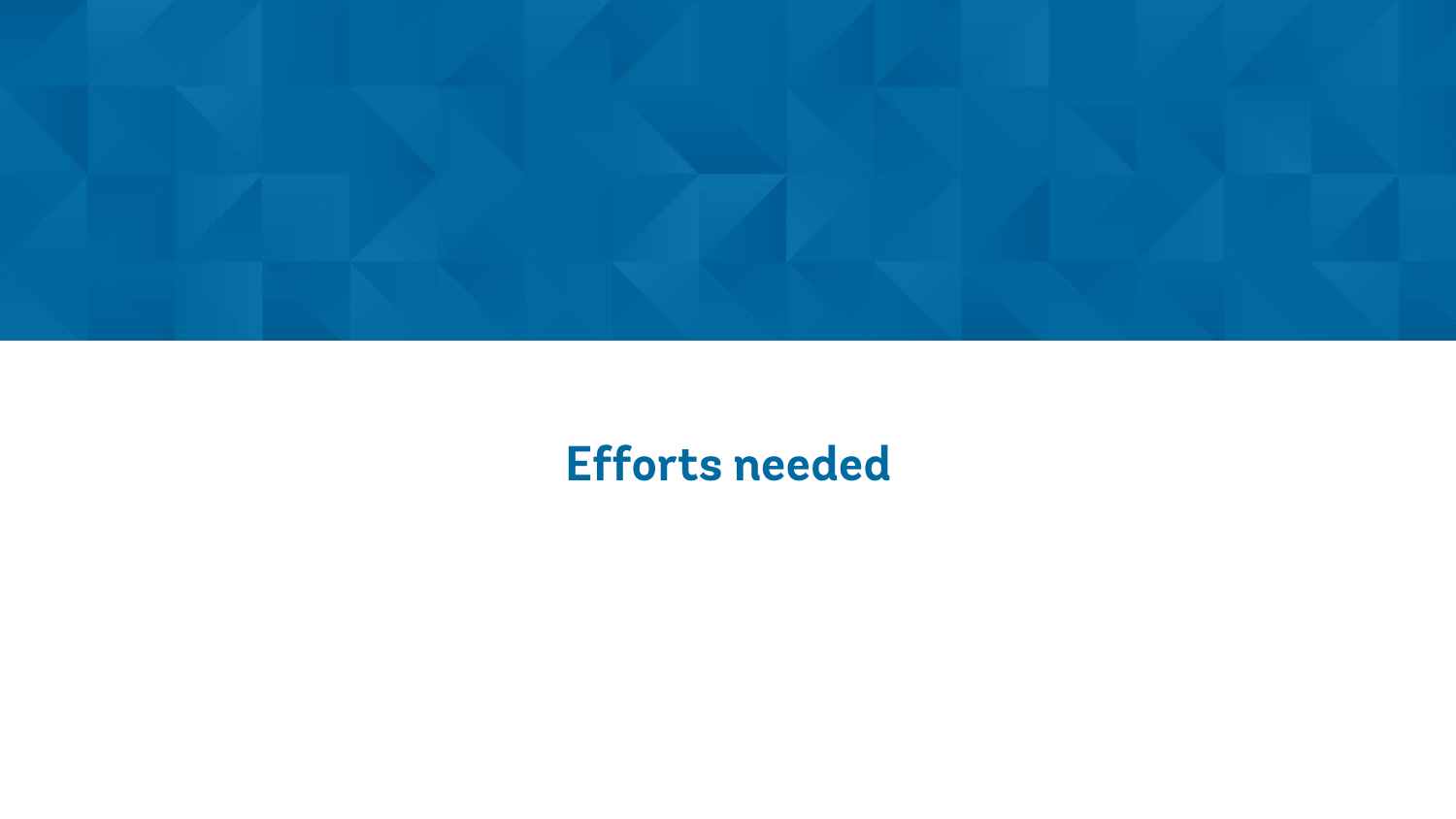### **Efforts needed**

Elevate the level of knowledge of all internal auditors and members of CHU.

□ Create a Center of Excellence on IT by (within?) the CHU.

□ Ask the IACOP to develop guidance on IT audit: IT audit steps for non-IT auditors.